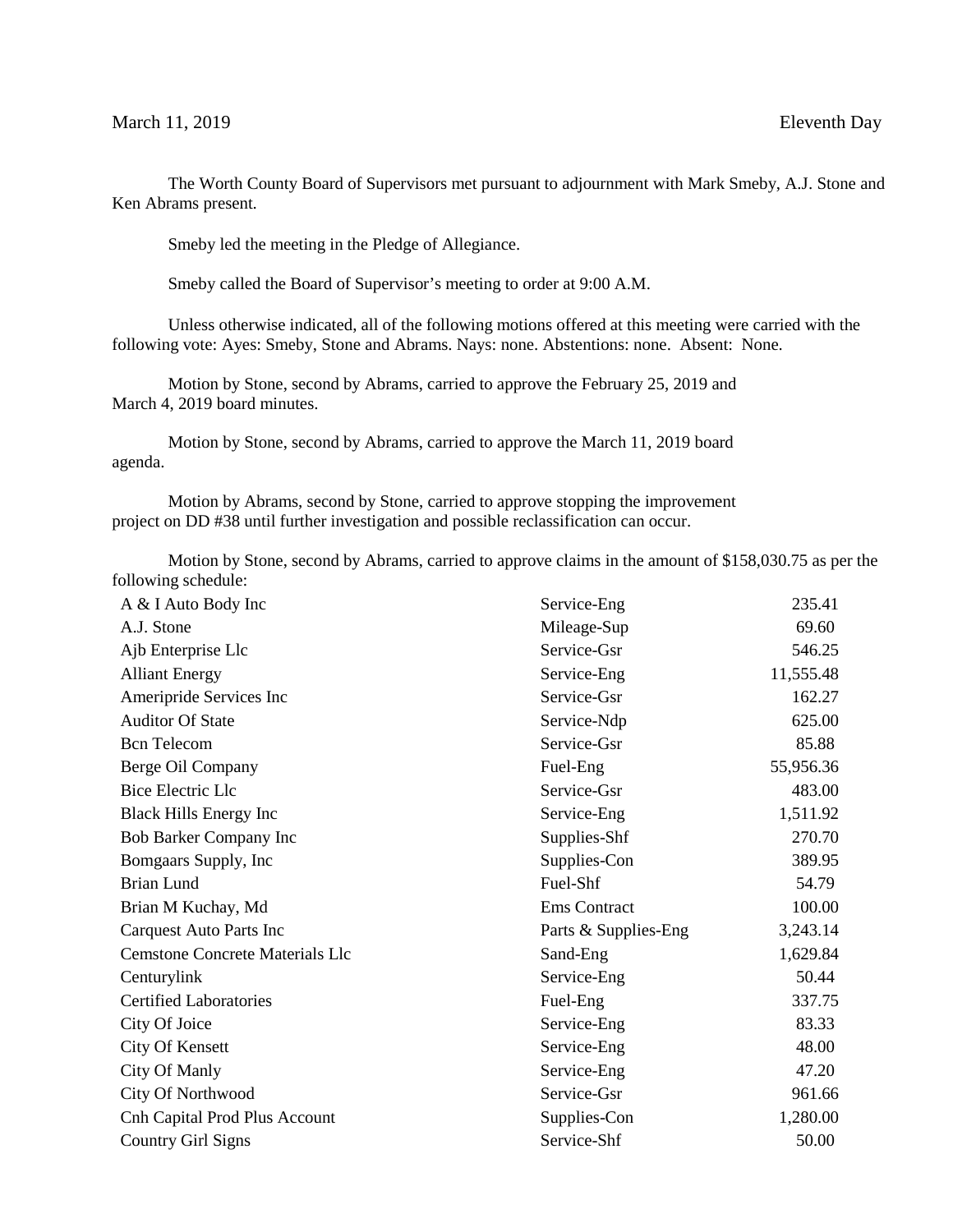| <b>Culligan Of Mason City</b>                         | Service-Gsr          | 84.50     |
|-------------------------------------------------------|----------------------|-----------|
| Des Moines Stamp Mfg Co                               | Supplies-Trs         | 120.55    |
| Dick's Petroleum Company                              | Fuel-Eng             | 445.45    |
| Donald Knudtson                                       | Mileage-Asr          | 38.98     |
| <b>Fastenal Company</b>                               | Parts-Eng            | 61.61     |
| Gardiner + Company                                    | Service-Ndp          | 22,325.00 |
| Greve Law Office                                      | Rent & Payroll-Aty   | 5,828.00  |
| <b>Heartland Power Coop</b>                           | Service-Wwt          | 4,520.52  |
| Huber Supply Co Inc                                   | Supplies-Eng         | 620.21    |
| Iowa Chapter Of Nena                                  | Edu-E911             | 95.00     |
| Ip Pathways                                           | Service-Dap          | 5,607.70  |
| Joe's Collision & Performance Inc                     | Service-Shf          | 165.15    |
| Kelly Hardware                                        | Supplies-Sdp         | 126.78    |
| <b>Kenneth Abrams</b>                                 | Mileage-Sup          | 2,307.44  |
| Kibble Equipment Llc                                  | Service-Gsr          | 2,499.43  |
| Kim Hennigar                                          | Cleaning-Gsr         | 53.00     |
| <b>Knudtson Automotive Service</b>                    | Service-Shf          | 611.30    |
| Kristine Woltzen                                      | Mileage-Asr          | 14.85     |
| Kyle Tabbert                                          | Mileage-Asr          | 35.73     |
| Larsen Plumbing & Heating Inc                         | Service-Gsr          | 658.05    |
| <b>Lawson Products Inc</b>                            | Parts-Eng            | 1,480.29  |
| Lexisnexis                                            | Service-Aty          | 167.00    |
| Mail Services Llc                                     | Service-Trs          | 296.34    |
| Marco Technologies Llc                                | Service-Asr          | 513.12    |
| Mark Smeby                                            | Mileage-Sup          | 121.80    |
| Meghan Rydstrom                                       | Mileage-Phd          | 134.00    |
| Niacc                                                 | Edu-Shf              | 24.00     |
| North Central Iowa Regional Economic & Port Authority | Service-Ndp          | 4,066.48  |
| Northwood Anchor Inc                                  | Renewal-Phd          | 108.00    |
| Northwood Sanitation Llc                              | Service-Gsr          | 181.50    |
| <b>Olson Trading Post Inc</b>                         | Supplies-Eng         | 109.99    |
| Pratum, Inc.                                          | Service-Dap          | 390.00    |
| <b>Purchase Power</b>                                 | Service-Trs          | 29.99     |
| <b>Ram Systems</b>                                    | Service-Phd          | 720.00    |
| Rave Wireless Inc                                     | Service-Dap          | 4,066.00  |
| Reinhart Food Service Llc                             | Supplies-Shf         | 475.21    |
| <b>Richard Brumm</b>                                  | Mileage-Eng          | 29.00     |
| <b>Rick Christeson</b>                                | Reimb-Eng            | 35.00     |
| Rockmount Resrch & Alloys Inc                         | Supplies-Eng         | 481.67    |
| Shana Butler                                          | Mileage-Phd          | 27.40     |
| Singelstad's Hardware                                 | Parts-Eng            | 33.77     |
| <b>Staples Credit Plan</b>                            | Supplies             | 692.90    |
| Teresa Johnson                                        | Mileage-Phd          | 44.00     |
| Verizon Wireless                                      | Service-Shf          | 1,487.04  |
| Visa                                                  | Service-Dap & It/Gis | 1,328.45  |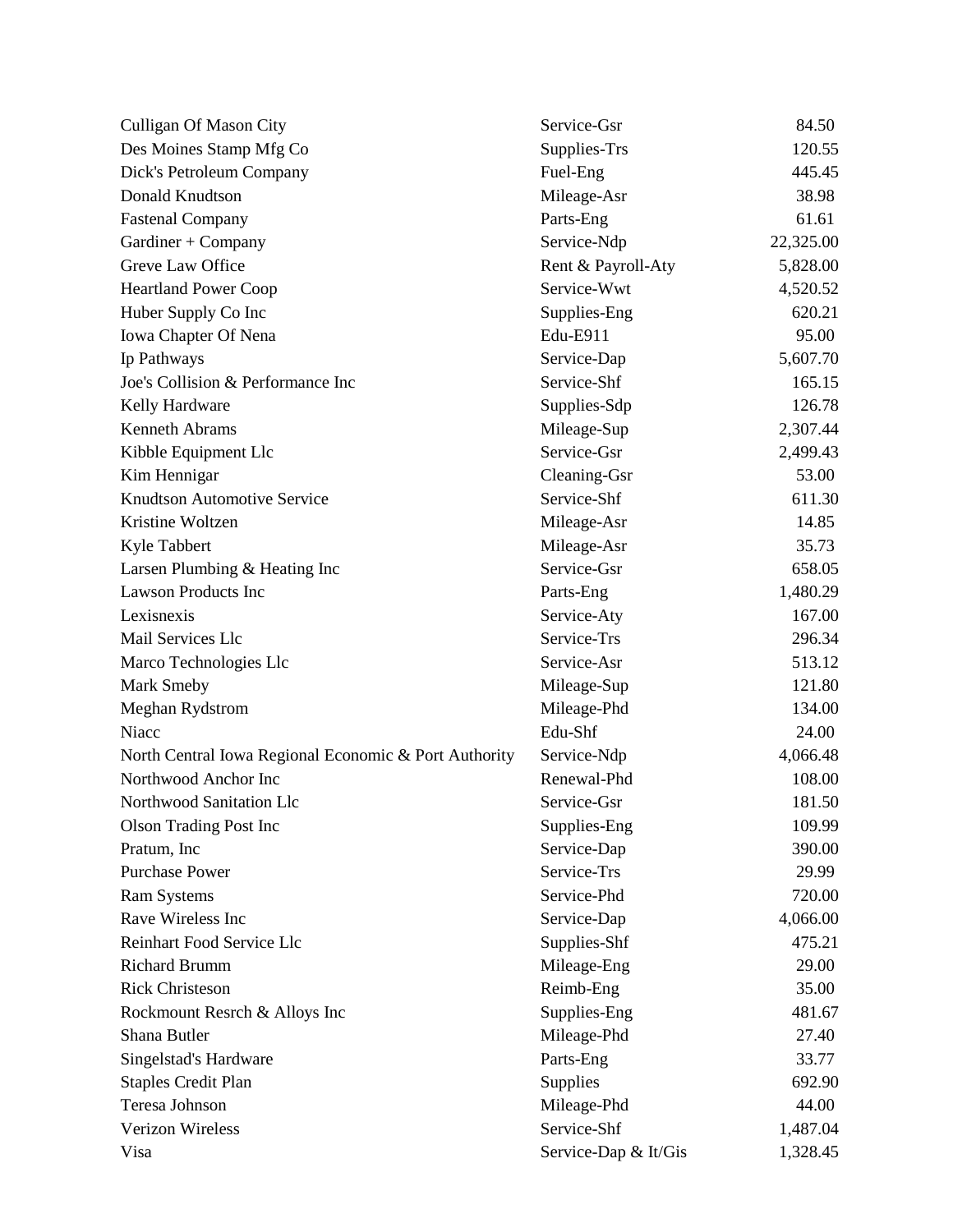| Wagner Tire Inc                         | Supplies-Eng       | 1,410.00   |
|-----------------------------------------|--------------------|------------|
| Waste Management Of Iowa Inc            | Service-Sdp        | 3,018.64   |
| Wellmark Blue Cross Blue Shield Of Iowa | Flex Fees-Ndp      | 594.00     |
| Wex Bank                                | Service-Tra        | 1,083.02   |
| Winnebago Coop Telephone Assn           | Service-Gsr        | 3,256.27   |
| Wold Rim & Wheelservice                 | Supplies-Eng       | 417.80     |
| Worth Lumber Co.                        | Parts-Eng          | 44.49      |
| Xerox Corporation                       | Service-Dap        | 65.18      |
| Ziegler Inc                             | Service-Eng        | 5,101.18   |
|                                         | <b>Grand Total</b> | 158,030.75 |

Motion by Abrams, second by Stone, carried to approve drainage claims in the amount of \$33,670.65 as per the following schedule:

| <b>Holland Contracting Corp</b> | DD#21 West Main | Pay Request #12      | \$33,624.40 |
|---------------------------------|-----------------|----------------------|-------------|
| Goodwin Law Office. PC          | DD#23           | <b>Prof Services</b> | \$46.25     |
|                                 |                 | <b>Grand Total</b>   | \$33,670.65 |

Motion by Stone, second by Abrams, carried to approve sheriff's monthly report.

Motion by Stone, second by Abrams, carried to approve Class C Liquor License for Northwood Country Club.

Motion by Abrams, second by Stone, carried to appoint Rick Scholbrock as the NIACOG City Representative.

Motion by Abrams, second by Stone, carried to recess the regular session.

Motion by Abrams, second by Stone, carried to open the Worth County FY19/20 Budget hearing at 10:00 A.M. The auditor reviewed the budget with the board. There was no public comment.

Motion by Abrams, second by Stone, carried to close the public hearing at 10:11 A.M.

Motion by Stone, second by Abrams, carried to reconvene the regular session.

Motion by Abrams, second by Stone, carried to approve Resolution #2019.03.11.1 –

Adoption of Salary Recommendations for Elected Officials

WHEREAS, the Worth County Compensation Board meets annually to recommend a compensation schedule for elected officials for the fiscal year immediately following, in accordance with Iowa Code Chapters 331.905 and 331.907, and

WHEREAS, the Worth County Compensation Board met on December, 4, 2018, and made the following salary recommendations for the following elected officials for the fiscal year beginning July 1, 2019:

| Elected Official       | Current Salary | Proposed Increase | Recommended Salary |
|------------------------|----------------|-------------------|--------------------|
| Auditor                | \$55,107       | 3.00%             | \$56,706           |
| <b>County Attorney</b> | \$61,044       | 3.00%             | \$62,875           |
| Recorder               | \$55,107       | 3.00%             | \$56,760           |